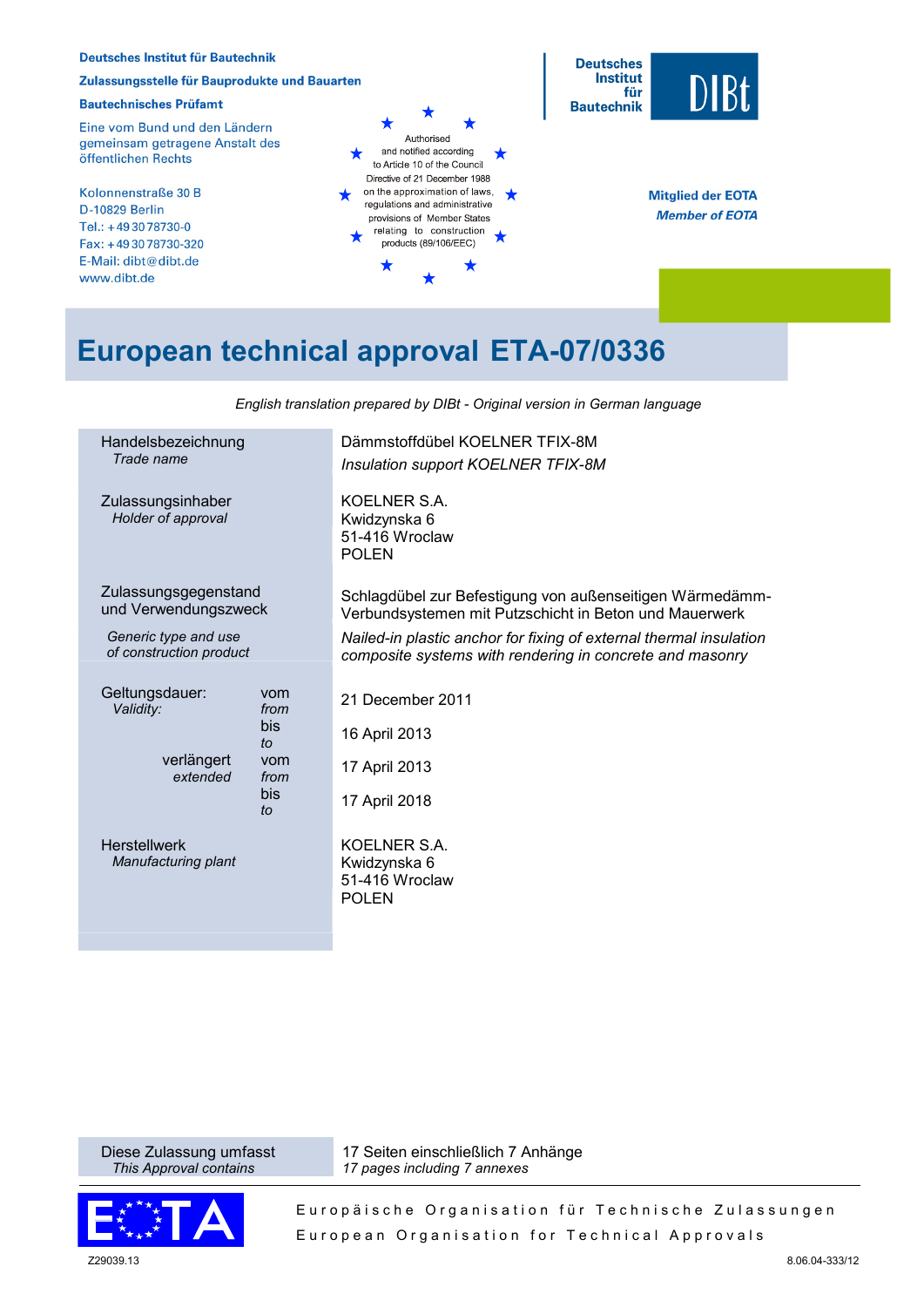

**Page 2 of 17 | 17 April 2013** 

## **I LEGAL BASES AND GENERAL CONDITIONS**

- 1 This European technical approval is issued by Deutsches Institut für Bautechnik in accordance with:
	- Council Directive 89/106/EEC of 21 December 1988 on the approximation of laws, regulations and administrative provisions of Member States relating to construction products*<sup>1</sup>* , modified by Council Directive 93/68/EEC*<sup>2</sup>* and Regulation (EC) N° 1882/2003 of the European Parliament and of the Council*<sup>3</sup>* ;
	- *Gesetz über das In-Verkehr-Bringen von und den freien Warenverkehr mit Bauprodukten zur Umsetzung der Richtlinie 89/106/EWG des Rates vom 21. Dezember 1988 zur Angleichung der Rechts- und Verwaltungsvorschriften der Mitgliedstaaten über Bauprodukte und anderer Rechtsakte der Europäischen Gemeinschaften (Bauproduktengesetz - BauPG) vom 28. April 1998<sup>4</sup> , as amended by Article 2 of the law of 8 November 2011<sup>5</sup> ;*
	- Common Procedural Rules for Requesting, Preparing and the Granting of European technical approvals set out in the Annex to Commission Decision 94/23/EC**<sup>6</sup>** ;
	- Guideline for European technical approval of "Plastic anchors for fixing of external thermal insulation composite systems with rendering", ETAG 014.
- 2 Deutsches Institut für Bautechnik is authorized to check whether the provisions of this European technical approval are met. Checking may take place in the manufacturing plant. Nevertheless, the responsibility for the conformity of the products to the European technical approval and for their fitness for the intended use remains with the holder of the European technical approval.
- 3 This European technical approval is not to be transferred to manufacturers or agents of manufacturers other than those indicated on page 1, or manufacturing plants other than those indicated on page 1 of this European technical approval.
- 4 This European technical approval may be withdrawn by Deutsches Institut für Bautechnik, in particular pursuant to information by the Commission according to Article 5(1) of Council Directive 89/106/EEC.
- 5 Reproduction of this European technical approval including transmission by electronic means shall be in full. However, partial reproduction can be made with the written consent of Deutsches Institut für Bautechnik. In this case partial reproduction has to be designated as such. Texts and drawings of advertising brochures shall not contradict or misuse the European technical approval.
- 6 The European technical approval is issued by the approval body in its official language. This version corresponds fully to the version circulated within EOTA. Translations into other languages have to be designated as such.
- **1** Official Journal of the European Communities L 40, 11 February 1989, p. 12 **2**
- Official Journal of the European Communities L 220, 30 August 1993, p. 1
- **3**  $\frac{3}{4}$  Official Journal of the European Union L 284, 31 October 2003, p. 25
- **<sup>4</sup>** *Bundesgesetzblatt Teil I 1998*, p. 812 **<sup>5</sup>**

*Bundesgesetzblatt Teil I 2011*, p. 2178 **<sup>6</sup>**

Official Journal of the European Communities L 17, 20 January 1994, p. 34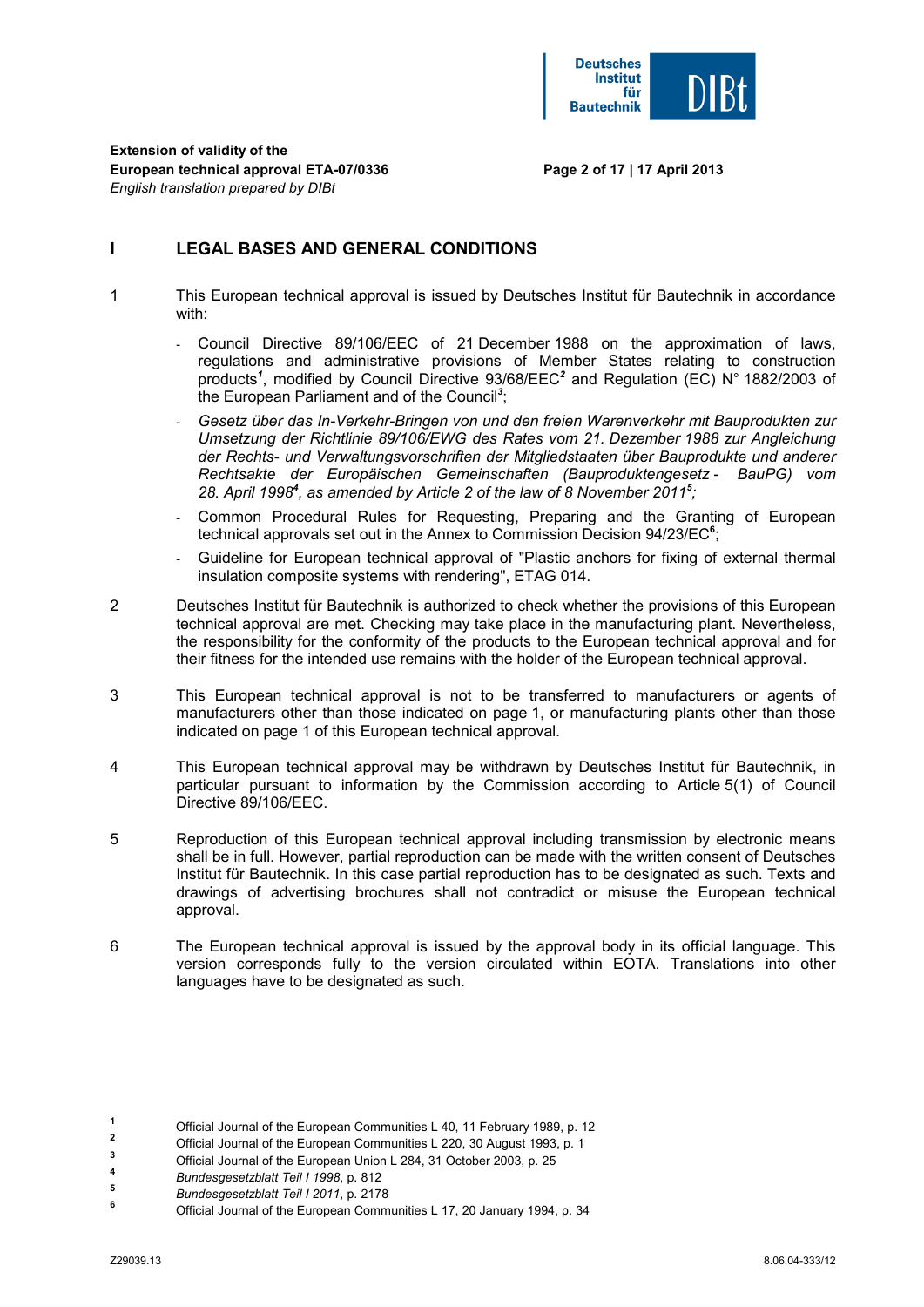

## **II SPECIFIC CONDITIONS OF THE EUROPEAN TECHNICAL APPROVAL**

#### **1 Definition of product/ products and intended use**

#### **1.1 Definition of the construction product**

 The KOELNER insulation support TFIX-8M is a nailed-in anchor which consists of a plastic part made of polypropylene and an accompanying specific nail of galvanised steel. The head of the nail has an additional plastic coating.

 The anchor may in addition be combined with the anchor plates KWL 90, KWL 110 and KWL 140.

The installed anchor is shown in Annex 1

## **1.2 Intended use**

 The anchor is intended to be used for anchorages for which requirements for safety in use in the sense of the Essential Requirement 4 of Council Directive 89/106/EEC shall be fulfilled and failure of anchorages made with these products would cause low risk to human life. The anchor is to be used only as multiple fixing for the anchorage of bonded thermal insulation composite systems (ETICS) according to ETAG 004 in concrete and masonry. The base material shall consist of reinforced or unreinforced normal weight concrete of strength class C12/15 at minimum and C50/60 at maximum according to EN 206-1:2000-12 and of masonry walls according to Annex 4, Table 4.

 The anchor may only be used for transmission of wind suction loads and shall not be used for the transmission of dead loads of the thermal insulation composite system. The dead loads have to be transmitted by the bonding of the thermal insulation composite system.

 The provisions made in this European technical approval are based on an assumed working life of the anchor of 25 years. The indications given on the working life cannot be interpreted as a guarantee given by the producer, but are to be regarded only as a means for choosing the right products in relation to the expected economically reasonable working life of the works.

#### **2 Characteristics of the product and methods of verification**

#### **2.1 Characteristics of the product**

 The anchor corresponds to the drawings and information given in Annexes 2 and 3. The characteristic material values, dimensions and tolerances of the anchor not given in these Annexes shall correspond to the respective values laid down in the technical documentation<sup>7</sup> of this European technical approval.

The characteristic values for the design of the anchorages are given in Annexes 4 and 5.

 Each anchor is to be marked with the identifying mark, the type and the length of the anchor. The minimum effective anchorage depth shall be marked.

The anchor shall only be packaged and supplied as a complete unit.

**7**

The technical documentation of this European technical approval is deposited at the Deutsches Institut für Bautechnik and, as far as relevant for the tasks of the approved bodies involved in the attestation of conformity procedure, is handed over to the approved bodies.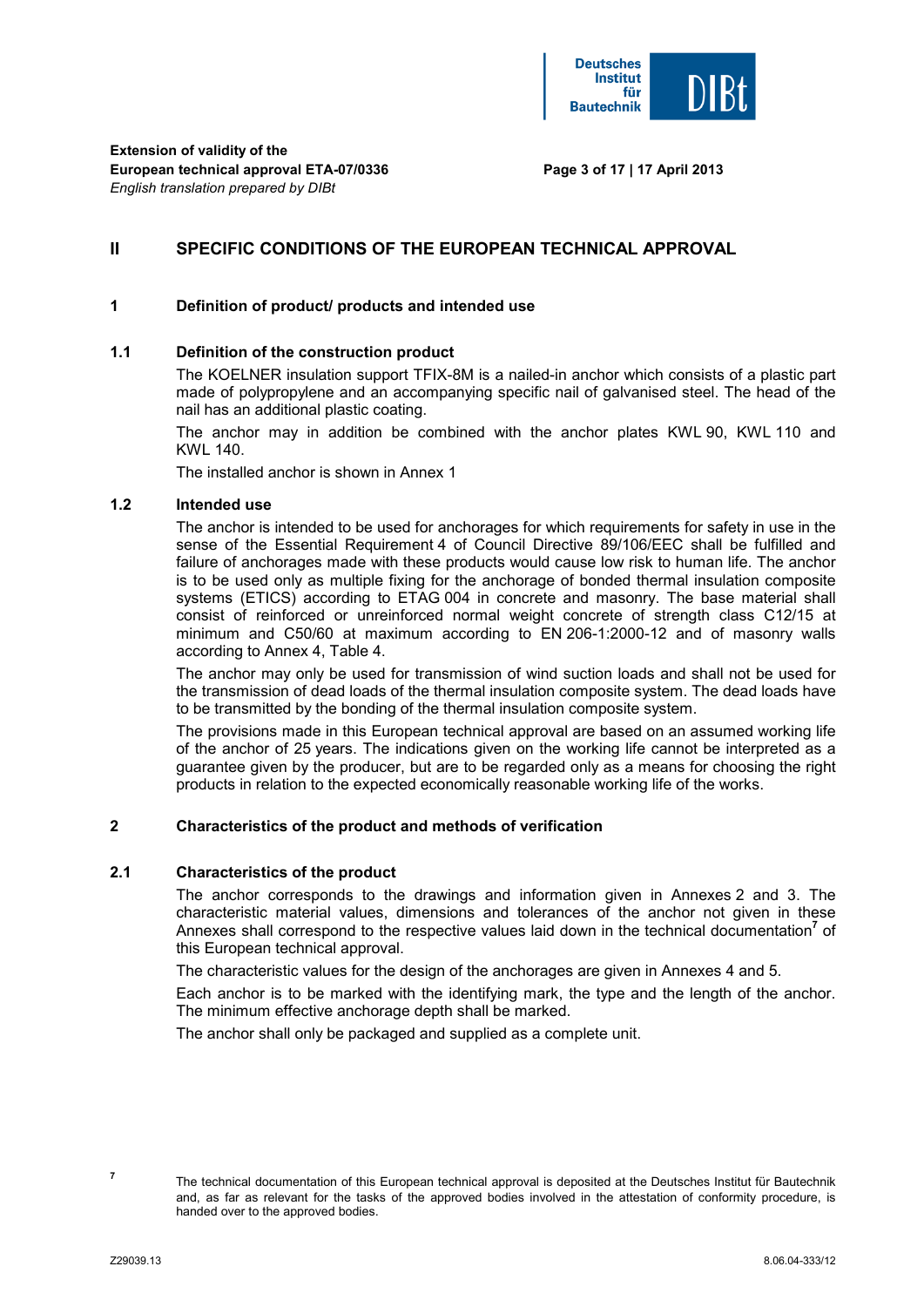

#### **Page 4 of 17 | 17 April 2013**

## **2.2 Methods of verification**

 The assessment of the fitness of the anchor for the intended use in relation to the requirements for safety in use in the sense of the Essential Requirement 4 has been made in compliance with

- the Guideline for European technical approval of "Plastic Anchors for Fixing of External Thermal Insulation Composite Systems with Rendering", ETAG 014, based on the use categories A, B and C,
- the EOTA Technical Report TR 025 "Determination of point thermal transmittance of plastic anchors for the anchorage of external thermal insulation composite systems (ETICS)" and
- the EOTA Technical Report TR 026 "Evaluation of plate stiffness from plastic anchors for fixing of external thermal insulation composite systems with rendering (ETICS)".

 In addition to the specific clauses relating to dangerous substances contained in this European technical approval, there may be other requirements applicable to the products falling within its scope (e.g. transposed European legislation and national laws, regulations and administrative provisions). In order to meet the provisions of the Construction Products Directive, these requirements need also to be complied with, when and where they apply.

## **3 Evaluation and attestation of conformity and CE marking**

#### **3.1 System of attestation of conformity**

According to the decision 97/463/EG of the European Commission<sup>8</sup> the system 2(ii) (referred to as system 2+) of attestation of conformity applies.

This system of attestation of conformity is defined as follows.

System 2+: Declaration of conformity of the product by the manufacturer on the basis of:

- (a) Tasks for the manufacturer:
	- (1) initial type-testing of the product;
	- (2) factory production control;
	- (3) testing of samples taken at the factory in accordance with a prescribed test plan.
- (b) Tasks for the approved body:
	- (4) certification of factory production control on the basis of:
		- initial inspection of factory and of factory production control:
		- continuous surveillance, assessment and approval of factory production control.

#### **3.2 Responsibilities**

#### **3.2.1 Tasks of the manufacturer**

#### 3.2.1.1 Factory production control

 The manufacturer shall exercise permanent internal control of production. All the elements, requirements and provisions adopted by the manufacturer shall be documented in a systematic manner in the form of written policies and procedures, including records of results performed. This production control system shall insure that the product is in conformity with this European technical approval.

**8**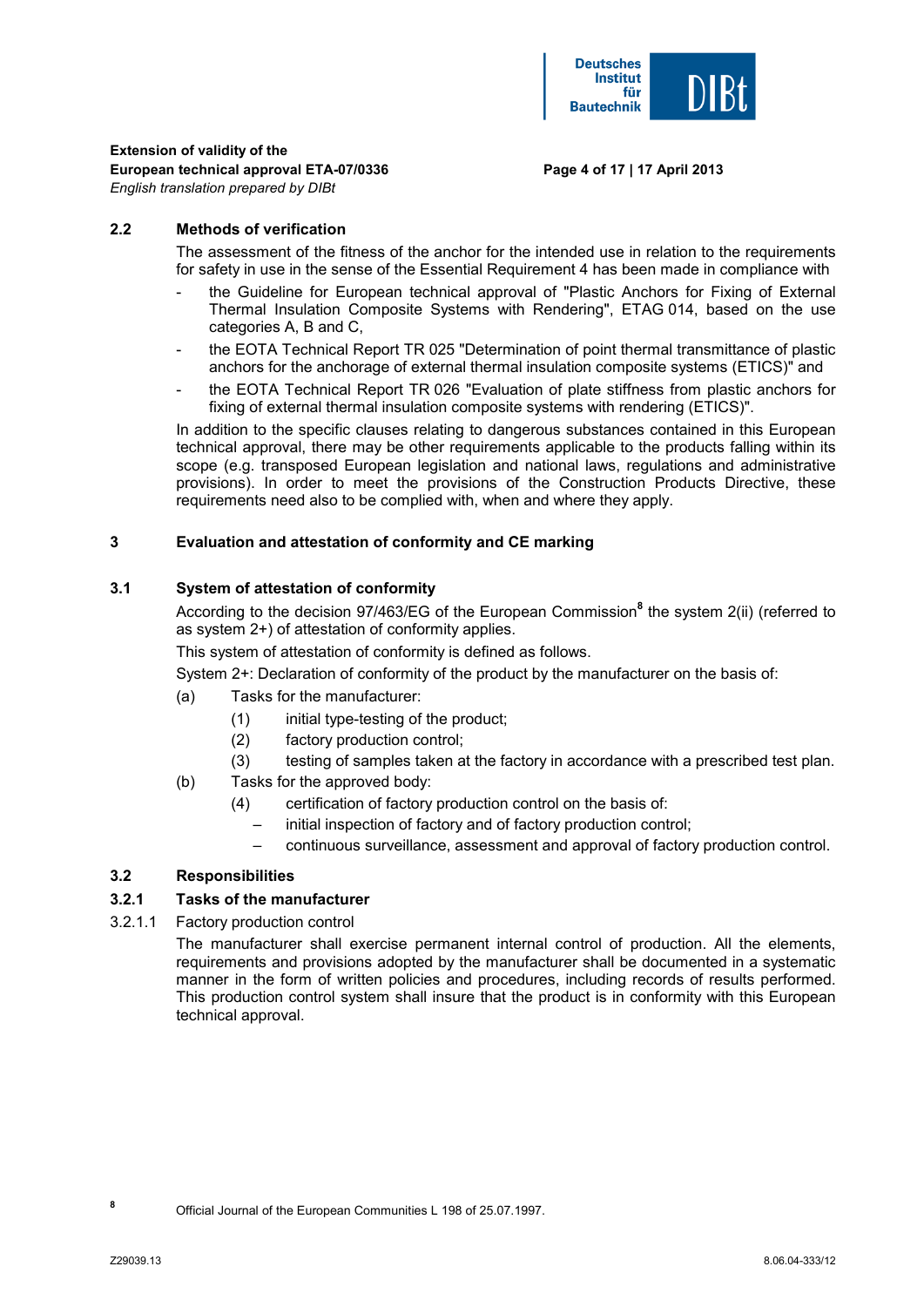

#### **Page 5 of 17 | 17 April 2013**

 The manufacturer may only use raw materials stated in the technical documentation of this European technical approval*.*

 The factory production control shall be in accordance with the control plan which is part of the technical documentation of this European technical approval*.* The control plan is laid down in the context of the factory production control system operated by the manufacturer and deposited at Deutsches Institut für Bautechnik.**<sup>9</sup>**

 The results of factory production control shall be recorded and evaluated in accordance with the provisions of the control plan.

#### 3.2.1.2 Other tasks of manufacturer

 The manufacturer shall, on the basis of a contract, involve a body which is approved for the tasks referred to in section 3.1 in the field of anchors in order to undertake the actions laid down in section 3.2.2. For this purpose, the control plan referred to in sections 3.2.1.1 and 3.2.2 shall be handed over by the manufacturer to the approved body involved.

 The manufacturer shall make a declaration of conformity, stating that the construction product is in conformity with the provisions of this European technical approval.

#### **3.2.2 Tasks of approved bodies**

The approved body shall perform the

- initial inspection of factory and of factory production control,
- continuous surveillance, assessment and approval of factory production control,

in accordance with the provisions laid down in the control plan.

 The approved body shall retain the essential points of its actions referred to above and state the results obtained and conclusions drawn in a written report.

 The approved certification body involved by the manufacturer shall issue an EC certificate of conformity of the factory production control stating the conformity with the factory production control of this European technical approval.

 In cases where the provisions of the European technical approval and its control plan are no longer fulfilled the certification body shall withdraw the certificate of conformity and inform Deutsches Institut für Bautechnik without delay.

#### **3.3 CE marking**

 The CE marking shall be affixed on each packaging of the anchor. The letters "CE" shall be followed by the identification number of the approved certification body, where relevant, and be accompanied by the following additional information:

- the name and address of the producer (legal entity responsible for the manufacturer),
- the last two digits of the year in which the CE marking was affixed,
- the number of the EC certificate for the factory production control,
- the number of the European technical approval,
- the number of the guideline for European technical approval,
- use categories A, B and C.

**9**

The control plan is a confidential part of the documentation of the European technical approval, but not published together with the ETA and only handed over to the approved body involved in the procedure of attestation of conformity. See section 3.2.2.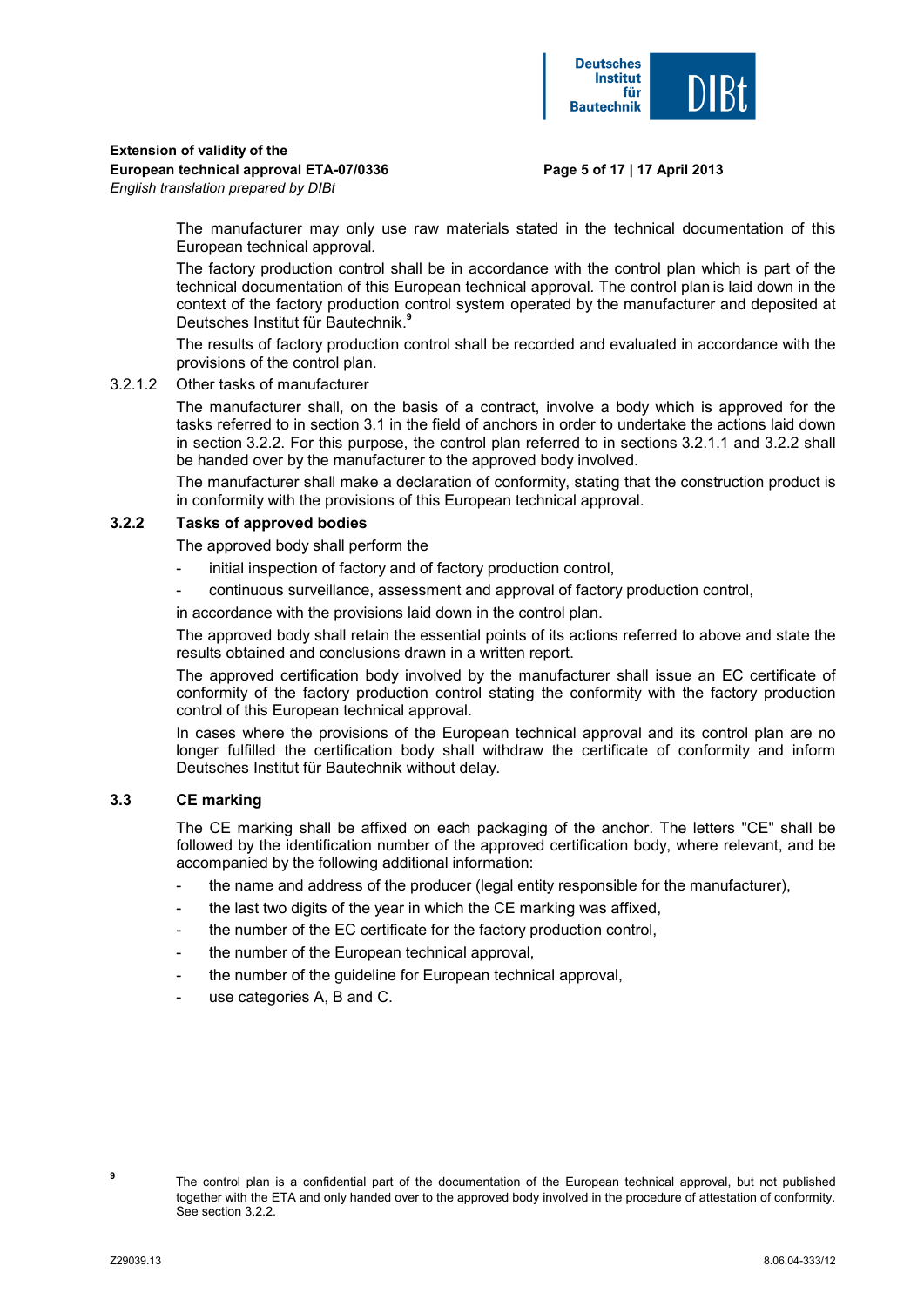

**Page 6 of 17 | 17 April 2013** 

#### **4 Assumptions under which the fitness of the product for the intended use was favourably assessed**

#### **4.1 Manufacturing**

 The European technical approval is issued for the product on the basis of agreed data/information, deposited with Deutsches Institut für Bautechnik, which identifies the product that has been assessed and judged. Changes to the product or production process, which could result in this deposited data/information being incorrect, should be notified to Deutsches Institut für Bautechnik before the changes are introduced. Deutsches Institut für Bautechnik will decide whether or not such changes affect the ETA and consequently the validity of the CE marking on the basis of the ETA and if so whether further assessment or alterations to the ETA shall be necessary.

## **4.2 Design of anchorages**

#### **4.2.1 General**

Fitness for the intended use of the anchor is given under the following conditions:

- The design of anchorages is carried out in compliance with ETAG 014 "Guideline for European technical approval of Plastic Anchors for Fixing of External Thermal Insulation Composite Systems with Rendering" under the responsibility of an engineer experienced in anchorages.
- Verifiable calculation notes and drawings shall be prepared taking account of the loads to be anchored, the nature and strength of the base materials, the thickness of insulation and the dimensions of the anchorage members as well as of the relevant tolerances.
- The anchor shall only be used for the transmission of wind suction loads. All other loads such as dead load and restraints shall be transmitted by the adhesion of the relevant external thermal insulation composite system.

 Verification of stability of the external thermal insulation composite system including application of loads on the anchor and on the additional plates is not subject of this European technical approval.

## **4.2.2 Resistance**

 The characteristic values of the tension resistance of the anchor are given in Annex 4. If there is a difference in the characteristic values of the base material or a similar base material of category B and C is supposed to be used; job-site tests according to 4.4 shall be carried out and the characteristic tension resistance shall be determined.

#### **4.2.3 Characteristic values, spacing and dimensions of anchorage member**

 The minimum spacing and dimensions of anchorage member according to Annex 5 shall be observed.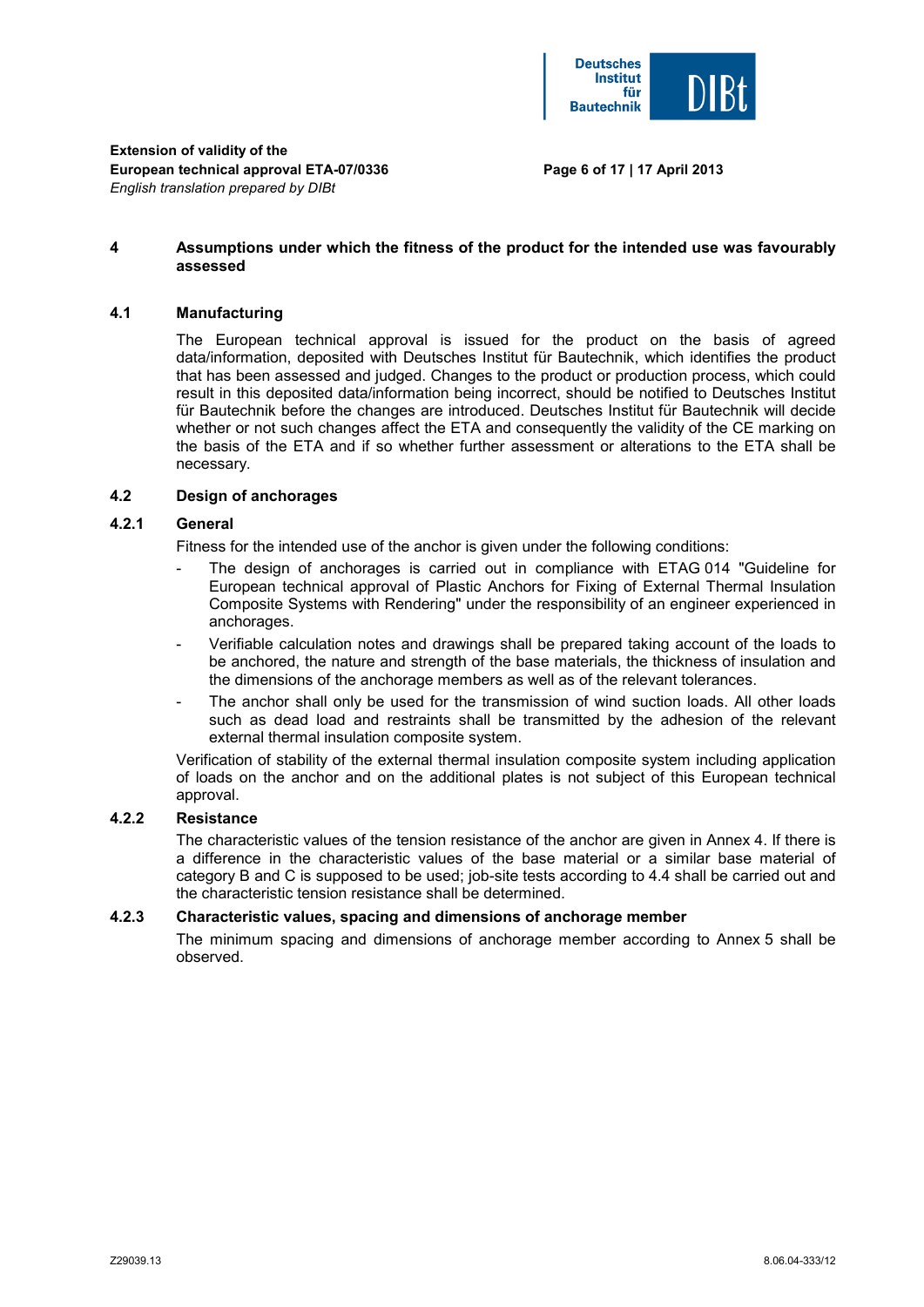

**Page 7 of 17 | 17 April 2013** 

#### **Extension of validity of the European technical approval ETA-07/0336**  *English translation prepared by DIBt*

## **4.2.4 Displacement behaviour**

The displacements are given in the following table:

#### **Table 4.1:** Displacements for KOELNER TFIX-8M

| <b>Base material</b>                                                    | <b>Bulk density</b><br>class<br>ρ<br>[kg/dm <sup>3</sup> ] | Minimum<br>compressive<br>strength $fb$<br>$[N/mm^2]$ | <b>Tension load</b><br>N<br>[kN] | Displacements<br>$\delta_{m}(N)$<br>[mm] |
|-------------------------------------------------------------------------|------------------------------------------------------------|-------------------------------------------------------|----------------------------------|------------------------------------------|
| Concrete C12/15 - C50/60<br>(EN 206-1)                                  |                                                            |                                                       | 0.40                             | 0.5                                      |
| Clay brick, Mz<br>(DIN V 105-100/EN 771-1)                              | $\geq 2.0$                                                 | 12                                                    | 0.40                             | 0.7                                      |
| Sand-lime solid brick, KS<br>(DIN V 106/EN 771-2)                       | $\geq 1.8$                                                 | 12 <sup>2</sup>                                       | 0.40                             | 0.8                                      |
| Vertically perforated<br>sand-lime brick, KSL<br>(DIN V 106/EN 771-2)   | $\geq 1.4$                                                 | 12                                                    | 0.30                             | 0.4                                      |
| Vertically perforated<br>clay brick, HLz<br>(DIN V 105-100/EN 771-1)    | $\geq 1.0$                                                 | 12                                                    | 0.20                             | 0.6                                      |
| Lightweight concrete<br>block, Vbl<br>(DIN V 18152-100/EN 771-3)        | $\geq 0.7$                                                 | 4                                                     | 0.10                             | 0.2                                      |
| Lightweight concrete<br>hollow block, Hbl<br>(DIN V 18151-100/EN 771-3) | $\geq 0.9$                                                 | $\overline{2}$                                        | 0.15                             | 0.3                                      |
| Lightweight concrete solid<br>brick, V<br>(DIN V 18152-100/EN 771-3)    | $\geq 1.2$                                                 | 6                                                     | 0.15                             | 0.3                                      |

## **4.2.5 Point thermal transmittance according EOTA Technical Report TR 025**

 The point thermal transmittance (CHI-value) of the anchor according EOTA Technical Report TR 025 "Determination of point thermal transmittance of plastic anchors for the anchorage of external thermal insulation composite systems (ETICS)" is given in the following table for use category A, B and C respectively:

 **Table 4.2:** Point thermal transmittance

| anchor type     | insulation thickness | point thermal transmittance |
|-----------------|----------------------|-----------------------------|
|                 | n <sub>n</sub>       |                             |
|                 | [mm]                 | [kN/mm]                     |
| KOELNER TFIX-8M | $50 - 270$           | 0.002                       |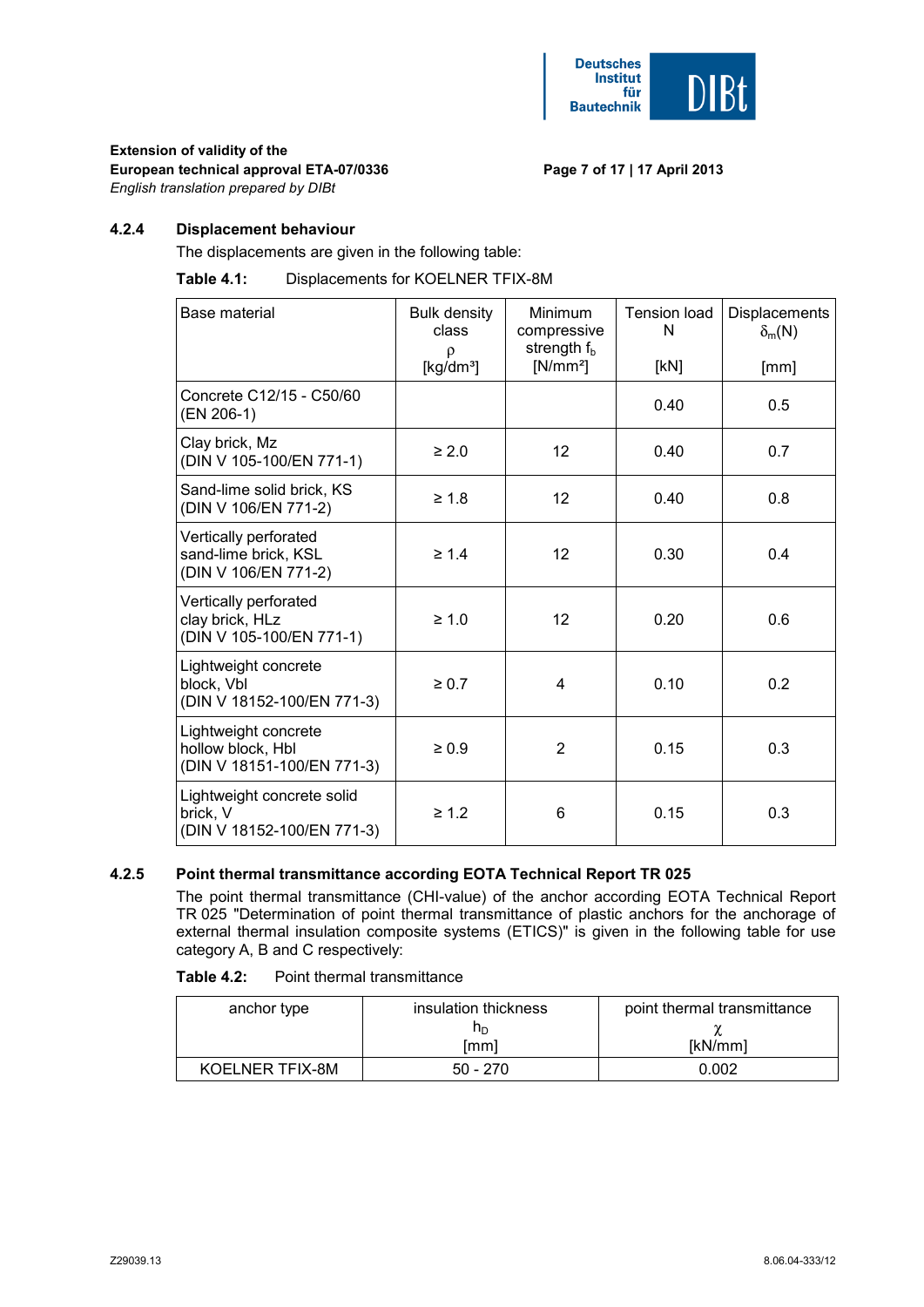

#### **Extension of validity of the**

**European technical approval ETA-07/0336** 

*English translation prepared by DIBt*

#### **Page 8 of 17 | 17 April 2013**

## **4.2.6 Plate stiffness according EOTA Technical Report TR 026**

 The plate stiffness of the anchor according EOTA Technical Report TR 026 "Evaluation of plate stiffness from plastic anchors for fixing of external thermal insulation composite systems with rendering (ETICS)" is given in the following table:

#### **Table 4.3:** Plate stiffness

| anchor type     | diameter<br>of the anchor plate | load resistance<br>of the anchor plate | plate stiffness |
|-----------------|---------------------------------|----------------------------------------|-----------------|
|                 | [mm]                            | [kN]                                   | [kN/mm]         |
| KOELNER TFIX-8M | 60                              | 1.75                                   | 1.0             |

## **4.3 Installation of anchor**

 The fitness for use of the anchor can only be assumed if the following conditions of installation are met:

- Anchor installation carried out by appropriately qualified personnel under the supervision of the person responsible for technical matters on site.
- Use of the anchor only as supplied by the manufacturer without exchanging any component of the anchor.
- Anchor installation in accordance with the manufacturer's specifications and drawings using the tools indicated in this European technical approval.
- Checks before placing the anchor, to ensure that the characteristic values of the base material in which the anchor is to be placed, is identical with the values, which the characteristic loads apply for.
- Observation of the drill method (Drill holes in masonry made of vertically perforated clay bricks, lightweight concrete solid blocks or lightweight concrete hollow blocks may only be drilled using the rotary drill. Other drilling methods may also be used if job-site tests according to 4.4 evaluate the influence of hammer or impact drilling.)
- Placing drill holes without damaging the reinforcement.
- Temperature during installation of the anchor  $\geq 0^{\circ}$ C.
- Exposure to UV due to solar radiation of the anchor not protected by rendering  $\leq 6$  weeks.

## **4.4 Job site tests**

## **4.4.1 General**

 The characteristic tension resistance of the anchor may be determined by means of job site pullout tests carried out on the material actually used, if a characteristic resistance of the base material does not exist (for example masonry made of other solid masonry units, hollow or perforated bricks).

 The characteristic resistance of the anchor shall be determined by carrying out at least 15 centric tension load pull-out tests on site. These tests are also possible under the same conditions in a laboratory.

 Execution and evaluation of the tests as well as the issue of the test report and the determination of the characteristic resistance should be under the responsibility of approved testing laboratories or the supervision of the person responsible for the execution of the works on site.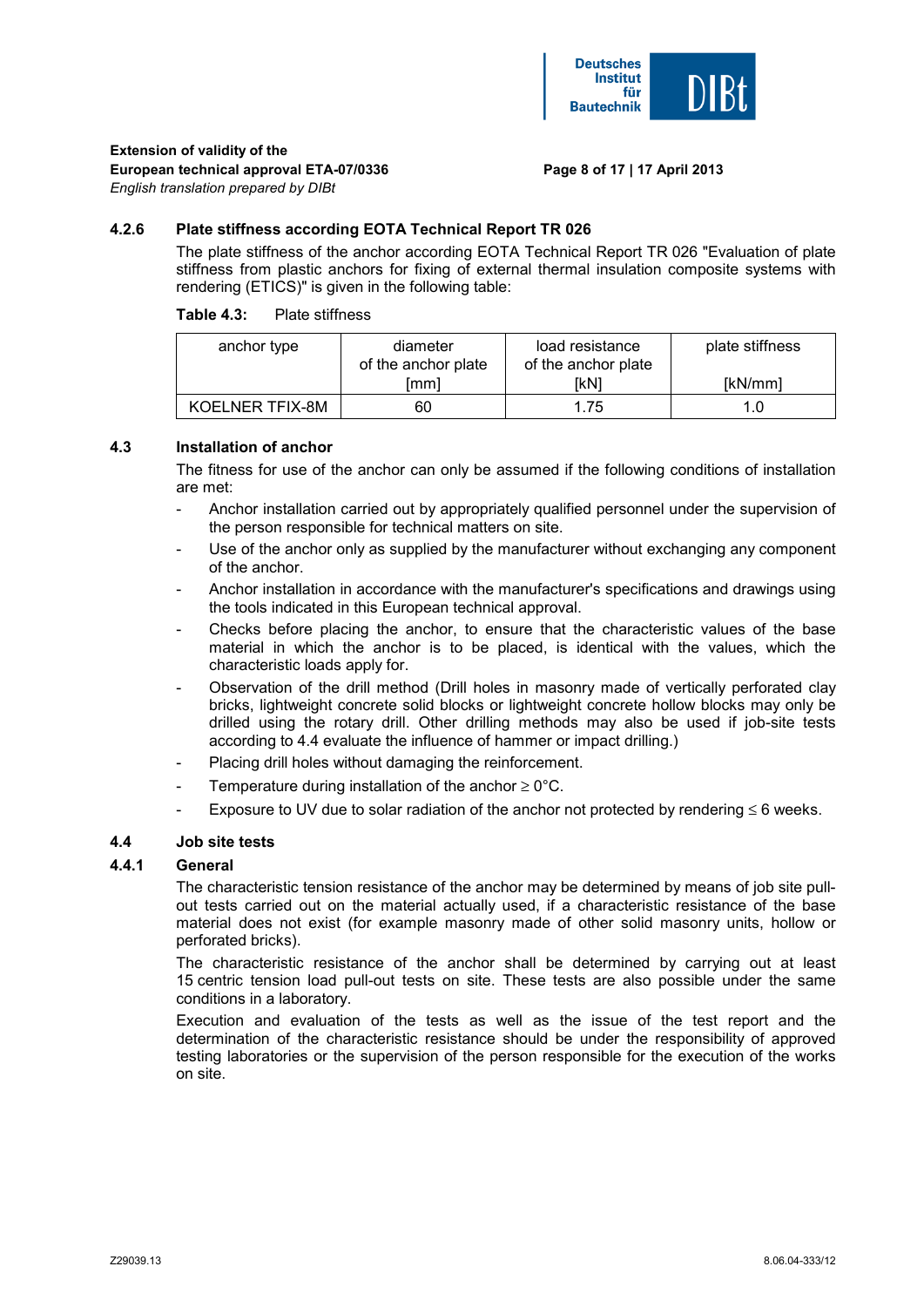

## **Extension of validity of the European technical approval ETA-07/0336**

#### **Page 9 of 17 | 17 April 2013**

*English translation prepared by DIBt*

 Number and position of the anchors to be tested shall be adapted to the relevant special conditions of the site and, for example, to be increased in the case of hidden and larger areas, such that reliable information about the characteristic resistance of the anchor in the base material in question can be derived. The tests shall take into account the most unfavourable conditions of the practical execution.

## **4.4.2 Assembly**

 The anchor to be tested shall be installed (e.g. preparation of drill hole, drilling tool to be used, drill bit) and the spacing and the edge distances shall be in the same way as planned for the fixing of the external thermal insulation composite system.

 Depending on the drilling tool and according to ISO 5468, hard metal hammer-drill bits or hard metal percussion drill bits, respectively, shall be used. The cutting diameter shall be at the upper tolerance limit.

#### **4.4.3 Execution of test**

 The test rig used for the pull-out tests shall provide a continuous slow increase of the load, controlled by a calibrated load cell. The load shall apply perpendicular to the surface of the base material and shall be transmitted to the anchor via a hinge. The reaction forces shall be transmitted into the base material at a distance of at least 15 cm from the anchor.

 The load shall be increased continuously in a way that the ultimate load is reached after about 1 minute. The load is measured when the ultimate load  $(N_1)$  is achieved.

#### **4.4.4 Test report**

 The test report shall include all information necessary to assess the resistance of the tested anchor. It shall be included in the construction dossier.

The minimum data required are:

- Construction site, owner of building; date and location of the tests, air temperature; type of member (ETICS) to be fixed
- Masonry (type of brick, strength class, all dimensions of bricks, mortar group); Visual assessment of masonry (flush joints, joint clearance, regularity)
- Plastic anchor and special-nail; value of the cutting diameter of hard metal hammer-drill bits, measured before and after drilling
- Test rig; results of tests including the indication of value  $N_1$
- Tests carried out or supervised by: signature

## **4.4.5 Evaluation of test results**

The characteristic resistance  $N_{Rk1}$  is obtained from the measured values of  $N_1$  as follows

$$
N_{Rk1} = 0.6 \cdot N_1 \le 1.5 \text{ kN}
$$

 $N_1$  = the mean value of the five smallest measured values at the ultimate load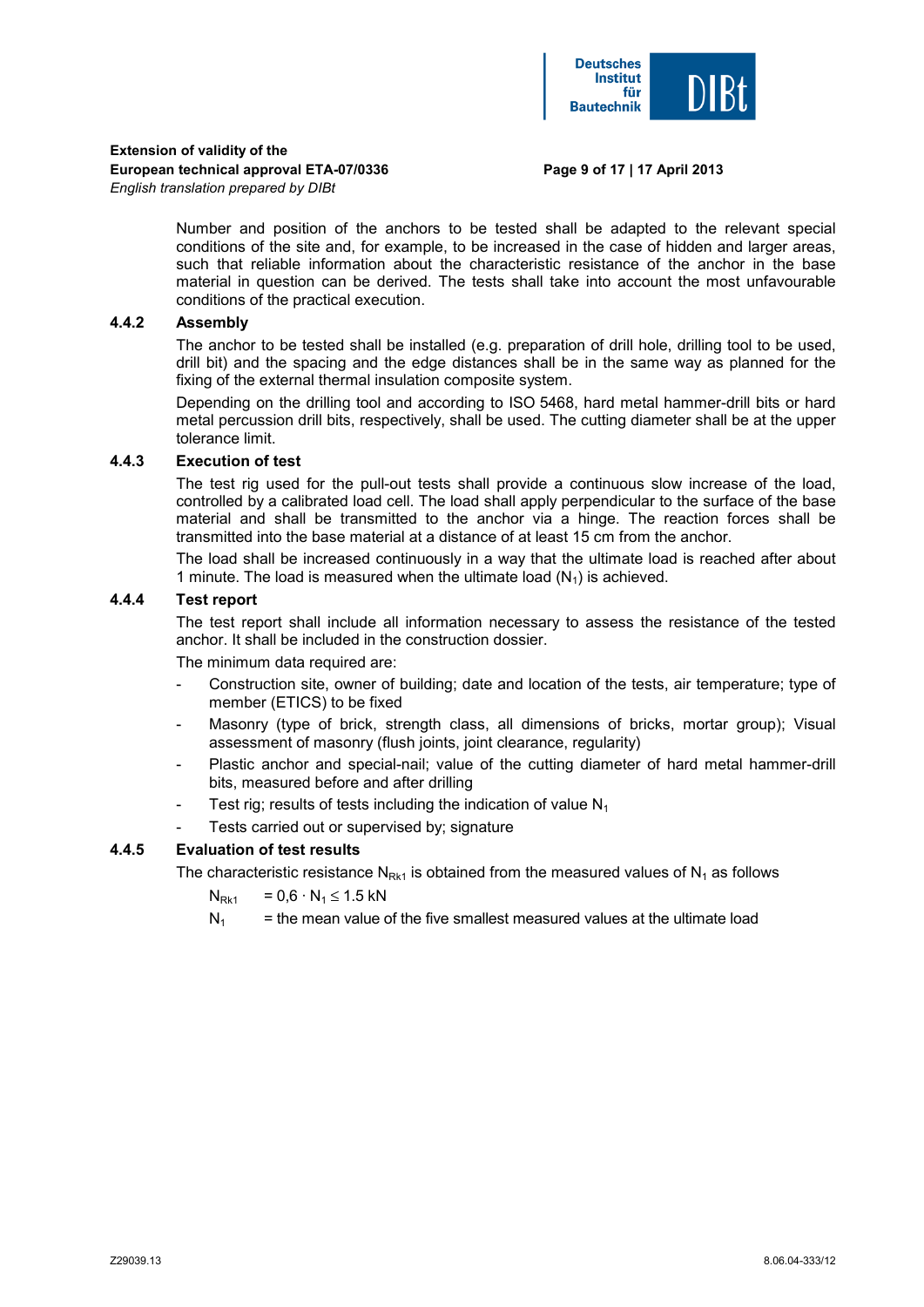

#### **Page 10 of 17 | 17 April 2013**

## **5 Indications for the manufacturer**

#### **5.1 Responsibility of the manufacturer**

 It is in the responsibility of the manufacturer to ensure that the information on the specific conditions according to 1 and 2 including Annexes referred to 4 is given to those who are concerned. This information may be made by reproduction of the respective parts of the European technical approval. In addition, all installation data shall be shown clearly on the packaging and/or on an enclosed instruction sheet, preferably using illustrations.

The minimum data required are:

- base material for the intended use,
- drill bit diameter.
- maximum thickness of the ETICS,
- minimum anchorage depth,
- minimum hole depth,
- information on the installation procedure,
- identification of the manufacturing batch.

All data shall be presented in a clear and explicit form.

## **5.2 Packaging, transport and storage**

 The anchor shall only be supplied as a complete unit. The anchor shall be stored under normal climatic conditions in its original light-proof packaging. Before installation, it shall not be extremely dried or frozen.

Georg Feistel *beglaubigt:* Head of Department Bürger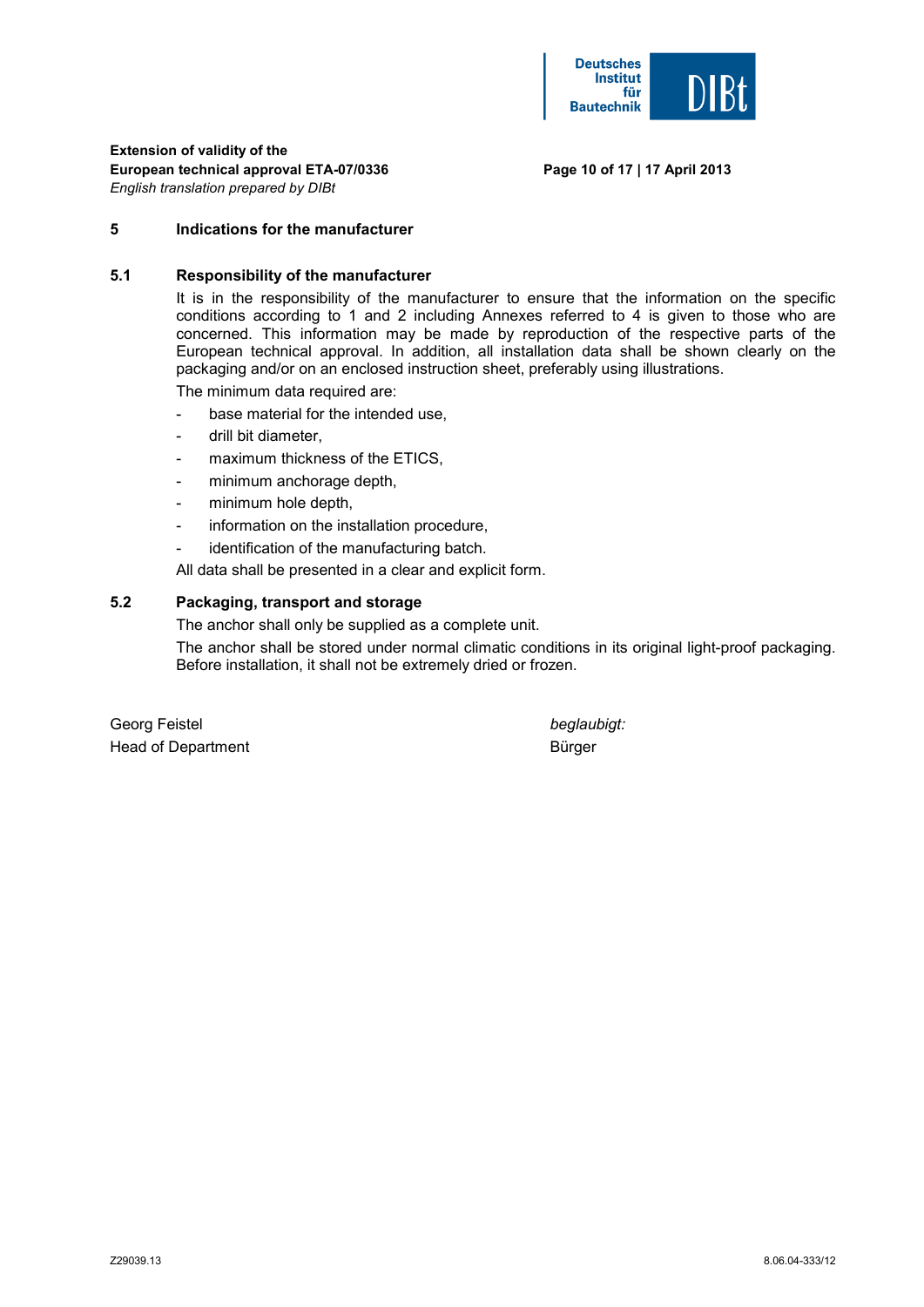#### **Page 11 of European technical approval ETA-07/0336 of 17 April 2013**

*English translation prepared by DIBt* 



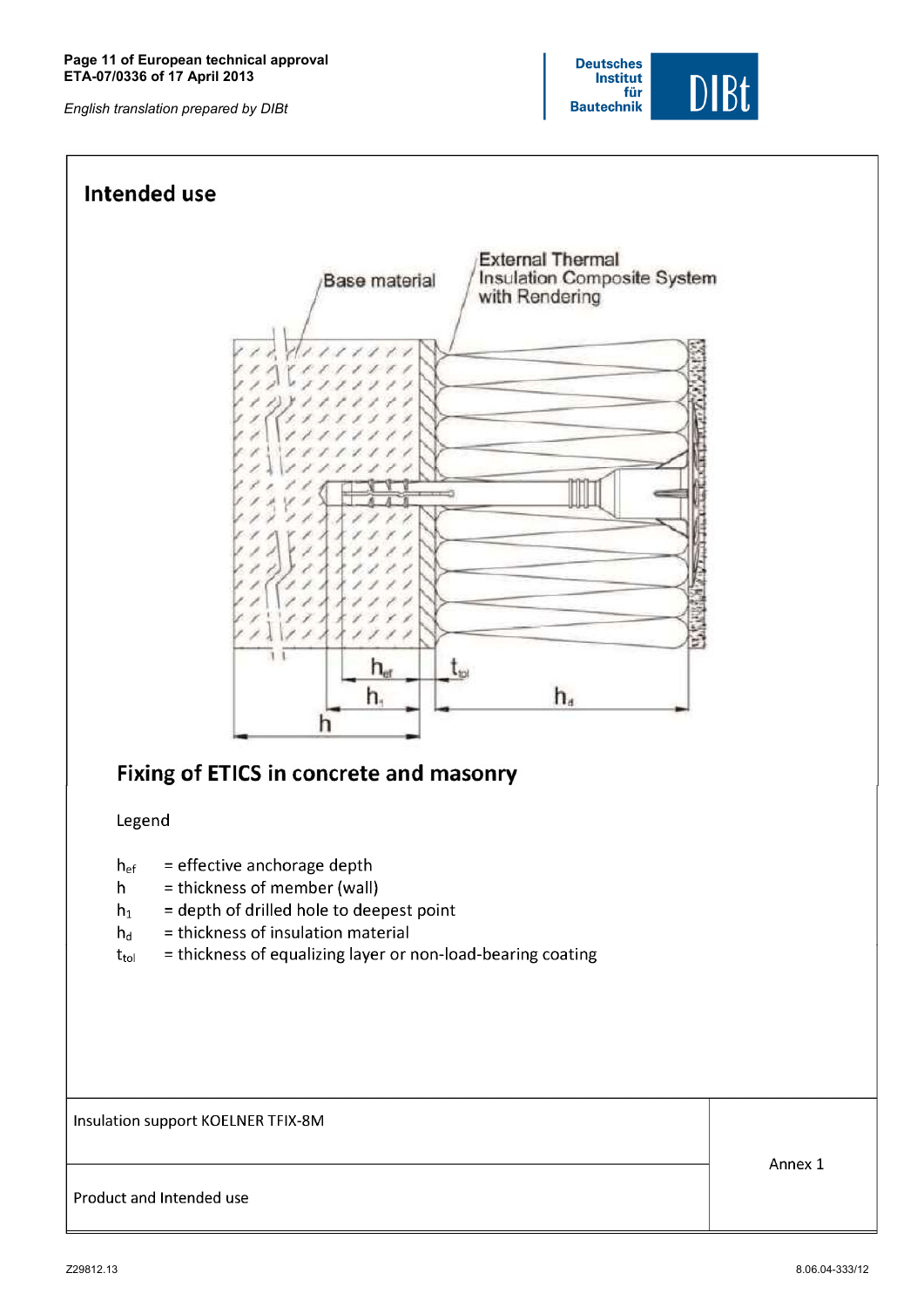#### **Page 12 of European technical approval ETA-07/0336 of 17 April 2013**

*English translation prepared by DIBt* 



|                                                                                                                                                                                                                                                                                           | $\begin{array}{c} \begin{array}{c} \begin{array}{c} \end{array} \end{array}$ |          |                           |                                |  |
|-------------------------------------------------------------------------------------------------------------------------------------------------------------------------------------------------------------------------------------------------------------------------------------------|------------------------------------------------------------------------------|----------|---------------------------|--------------------------------|--|
| Marking Identiyfing $\triangleleft$<br>Anchor type (TFIX-8M)<br>Length of anchor (e.g. 135)                                                                                                                                                                                               |                                                                              |          |                           |                                |  |
|                                                                                                                                                                                                                                                                                           | Marking of effective<br>anchorage depth<br>×ä                                | 09       | С<br>*****************    |                                |  |
| Anchor type                                                                                                                                                                                                                                                                               | <b>Table 1: Dimensions</b><br>Anchor sleeve<br>accompanying                  |          |                           |                                |  |
|                                                                                                                                                                                                                                                                                           | $d_{nom}$                                                                    | $h_{ef}$ | $\mathsf{d}_{\mathsf{N}}$ | expansion nail<br>$\mathsf{C}$ |  |
|                                                                                                                                                                                                                                                                                           | [mm]                                                                         | [mm]     | [mm]                      | [mm]                           |  |
| TFIX-8M                                                                                                                                                                                                                                                                                   | $\bf 8$                                                                      | 25       | 4.2                       | 45                             |  |
| Various lengths of the anchor are permissible:<br>$L_{\text{a min}}$ = 75mm; $L_{\text{a max}}$ = 295mm<br>Determination of max. thickness of insulation:<br>$h_d = L_a - t_{tol} - h_{ef}$ z.B. $L_a = 135$ mm<br>$\rm t_{tol}$ = 10mm<br>$h_d = 135$ mm – 10mm – 25mm<br>$h_d = 100$ mm |                                                                              |          |                           |                                |  |
| Insulation support KOELNER TFIX-8M                                                                                                                                                                                                                                                        |                                                                              |          |                           | Annex 2                        |  |
| Dimensions                                                                                                                                                                                                                                                                                |                                                                              |          |                           |                                |  |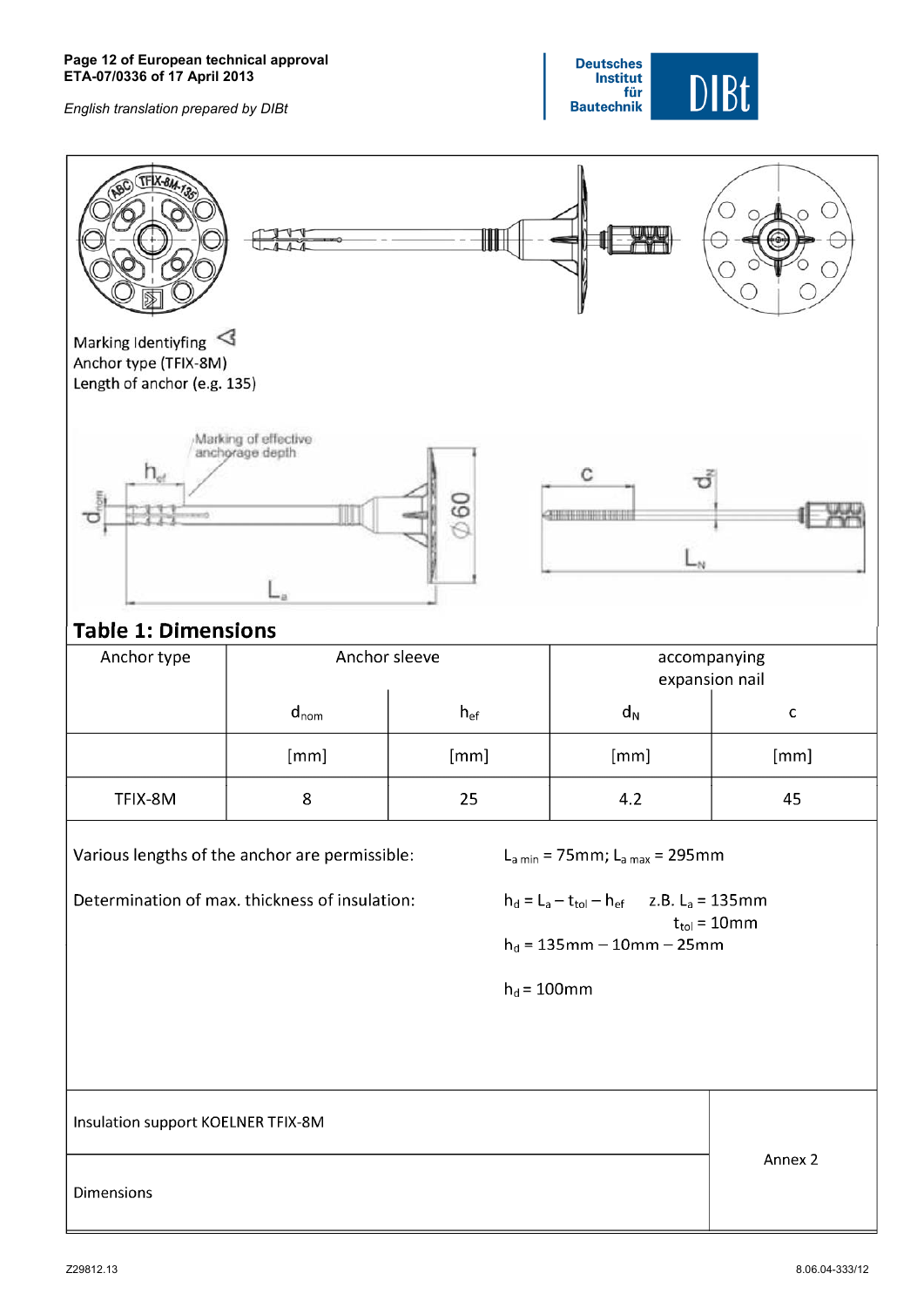#### **Page 13 of European technical approval ETA-07/0336 of 17 April 2013**

*English translation prepared by DIBt* 



## **Table 2: Materials**

| Name           | Materials                                                                                      |
|----------------|------------------------------------------------------------------------------------------------|
| Anchor sleeve  | Polypropylen<br>colour natural                                                                 |
| Expansion nail | Steel $\geq$ 5µm according to EN ISO 4042<br>Polyamide, glass fiber reinforced, colour natural |

# Table 3: Installation parameters

| Anchor type                            |                         | KOELNER TFIX-8M |
|----------------------------------------|-------------------------|-----------------|
| drill hole diameter                    | $d_0 = [mm]$            | 8               |
| cutting diameter of drill bit          | $d_{\text{cut}} <$ [mm] | 8,45            |
| depth of drilled hole to deepest point | $h_1 > [mm]$            | 35              |
| effective anchorage depth              | $h_{ef} \geq [mm]$      | 25              |

Insulation support KOELNER TFIX-8M

Material Installation parameters Annex 3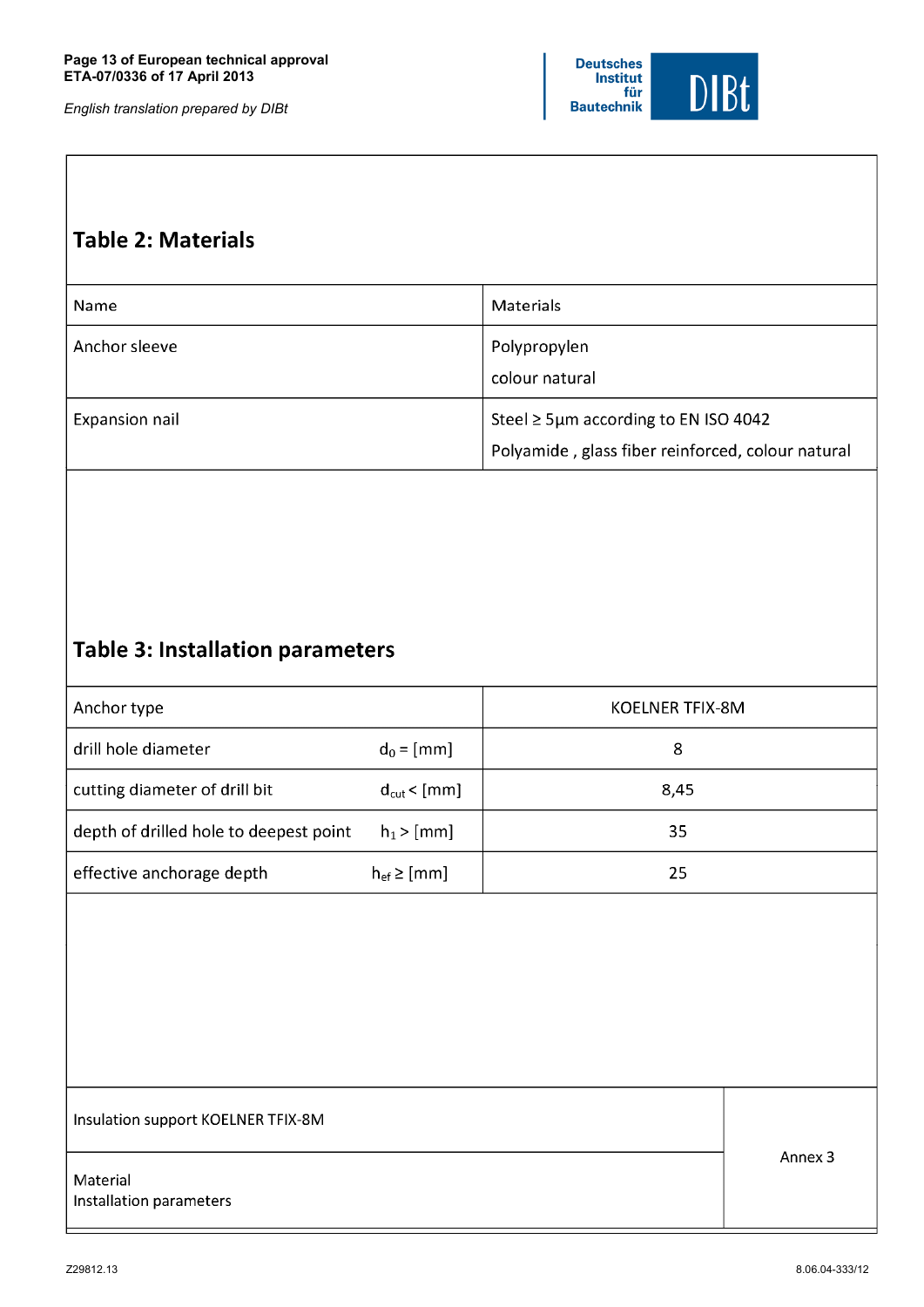*English translation prepared by DIBt* 



# Table 4: Characteristic resistance to tension loads N<sub>Rk</sub> in concrete and masonry for a single anchor [kN]

| Anchor type                                                                                                                                                                    |                                                   |                                                        |                                                                                                      |                                          | TFIX-8M              |
|--------------------------------------------------------------------------------------------------------------------------------------------------------------------------------|---------------------------------------------------|--------------------------------------------------------|------------------------------------------------------------------------------------------------------|------------------------------------------|----------------------|
| <b>Base material</b>                                                                                                                                                           | <b>Bulk density</b><br>class<br>٥<br>[ $kg/dm3$ ] | Minimum<br>compressive<br>strength<br>fb<br>$[N/mm^2]$ | General remarks                                                                                      | <b>Drilling</b><br>method <sup>(4)</sup> | $N_{\rm Rk}$<br>[kN] |
| concrete<br>$C12/15 - C50/60$                                                                                                                                                  |                                                   |                                                        | EN 206-1                                                                                             | н                                        | 1.2                  |
| Clay brick e. g. according<br>to DIN 105-100 / EN 771-1,<br><b>MZ</b>                                                                                                          | $\geq 2.0$                                        | 12                                                     | Vertically perforation up to<br>15%                                                                  | H                                        | 1.2                  |
| Sand-lime solid bricks<br>(calcium silicate) e. g.<br>according to DIN V 106 /<br>EN 771-2, KS                                                                                 | $\geq 1.8$                                        | 12                                                     | Vertically perforation up to<br>15%                                                                  | H                                        | 1.2                  |
| Sand-lime solid bricks<br>(calcium silicate) e. g.<br>according to DIN V 106 /<br>EN 771-2, KSL                                                                                | $\geq 1.6$                                        | 12                                                     | Vertically perforation up to<br>15%, with outer web<br>thickness of $\geq 20$ mm                     | H                                        | 0.9                  |
| Perforated clay bricks e.g.<br>according to DIN 105-100 /<br>EN 771-1, HLz                                                                                                     | $\geq 1.0$                                        | 12                                                     | Vertically perforation more<br>than 15%, and less than<br>$50\%$ <sup>(2)</sup>                      | D                                        | 0.6                  |
| Lightweight concrete<br>solid block e.g. according<br>to DIN V 18152-100 / EN<br>771-3, Vbl                                                                                    | $\geq 0.7$                                        | $\overline{4}$                                         | Proportion of handle hole to<br>resting area up to 10%,<br>Maximum size of handle<br>hole: 110x45 mm | D                                        | 0.3                  |
| Lightweight concrete<br>hollow block e.g. according<br>to DIN V 18151-100 / EN<br>771-3, Hbl                                                                                   | $\geq 0.9$                                        | $\overline{2}$                                         | According to annex 6 (3)                                                                             | D                                        | 0.5                  |
| Lightweight concrete<br>solid brick DIN V 18152-<br>100 / EN 771-3, V                                                                                                          | $\geq 1.2$                                        | 6                                                      | Proportion of handle hole to<br>resting area up to 10%,<br>Maximum size of handle<br>hole: 110x45 mm | H                                        | 0.5                  |
| Partial safety factor <sup>(1)</sup>                                                                                                                                           |                                                   |                                                        |                                                                                                      |                                          | 2.0                  |
| in absence of national regulations<br>(1)<br>with outer web thickness $\geq 14$ mm<br>(2)<br>exterior web thickness ≥ 35 mm<br>(3)<br>(4)<br>H = hammer drill, D= rotary drill |                                                   |                                                        |                                                                                                      |                                          |                      |
| Insulation support KOELNER TFIX-8M                                                                                                                                             |                                                   |                                                        |                                                                                                      | Annex 4                                  |                      |
| Characteristic resistance                                                                                                                                                      |                                                   |                                                        |                                                                                                      |                                          |                      |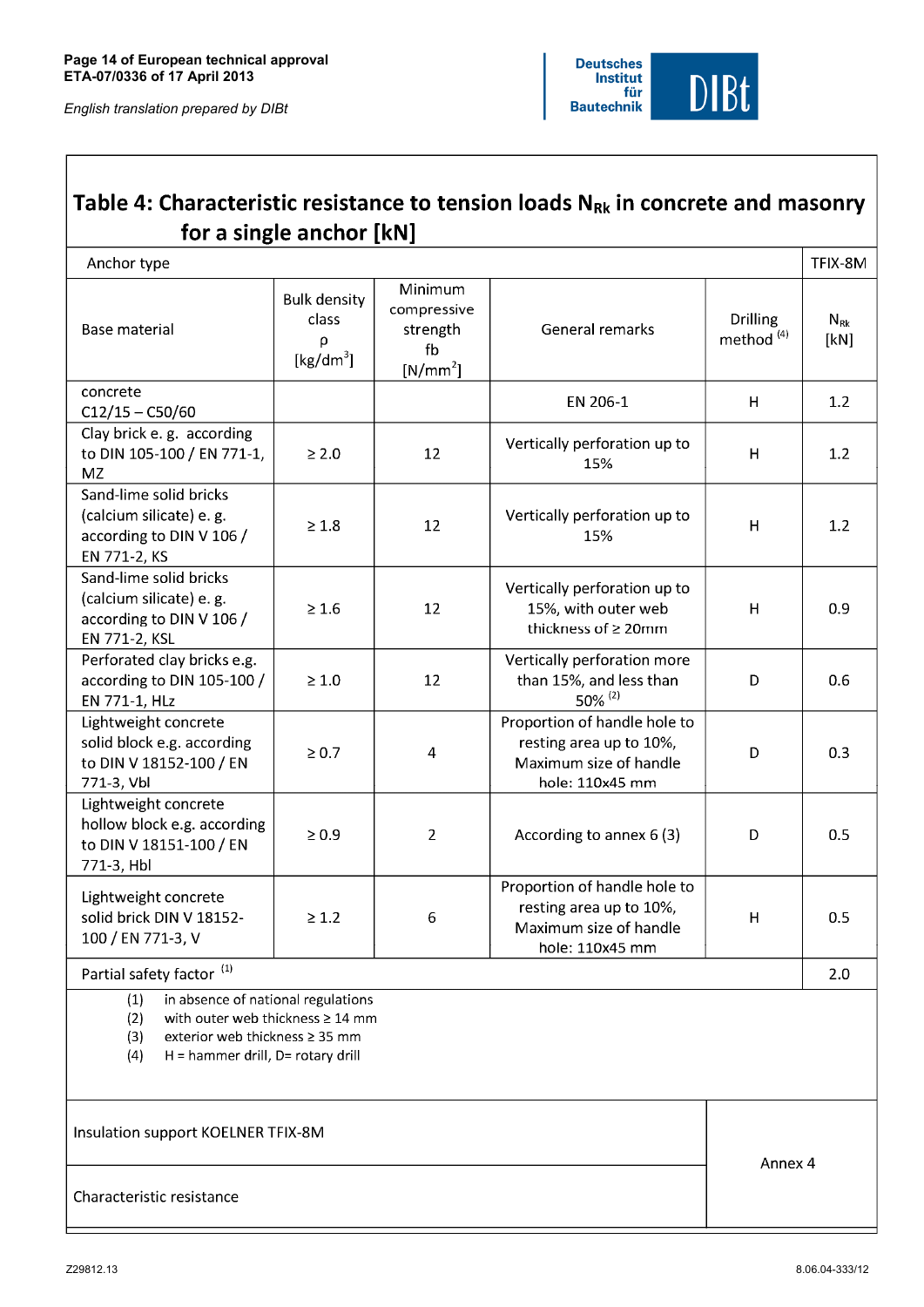*English translation prepared by DIBt* 



# Table 5: Anchor distances and dimensions of members

| Anchor type                     |                   | KOELNER TFIX-8M |
|---------------------------------|-------------------|-----------------|
| Minimum allowable spacing       | $s_{\min} = [mm]$ | 100             |
| Minimum allowable edge distance | $c_{\min} = [mm]$ | 100             |
| Minimum thickness of member     | $= [mm]$<br>h     | 100             |

# **Scheme of distances and spacing**



Insulation support KOELNER TFIX-8M

Minimum thickness of members Minimum spacing and edge distances Annex 5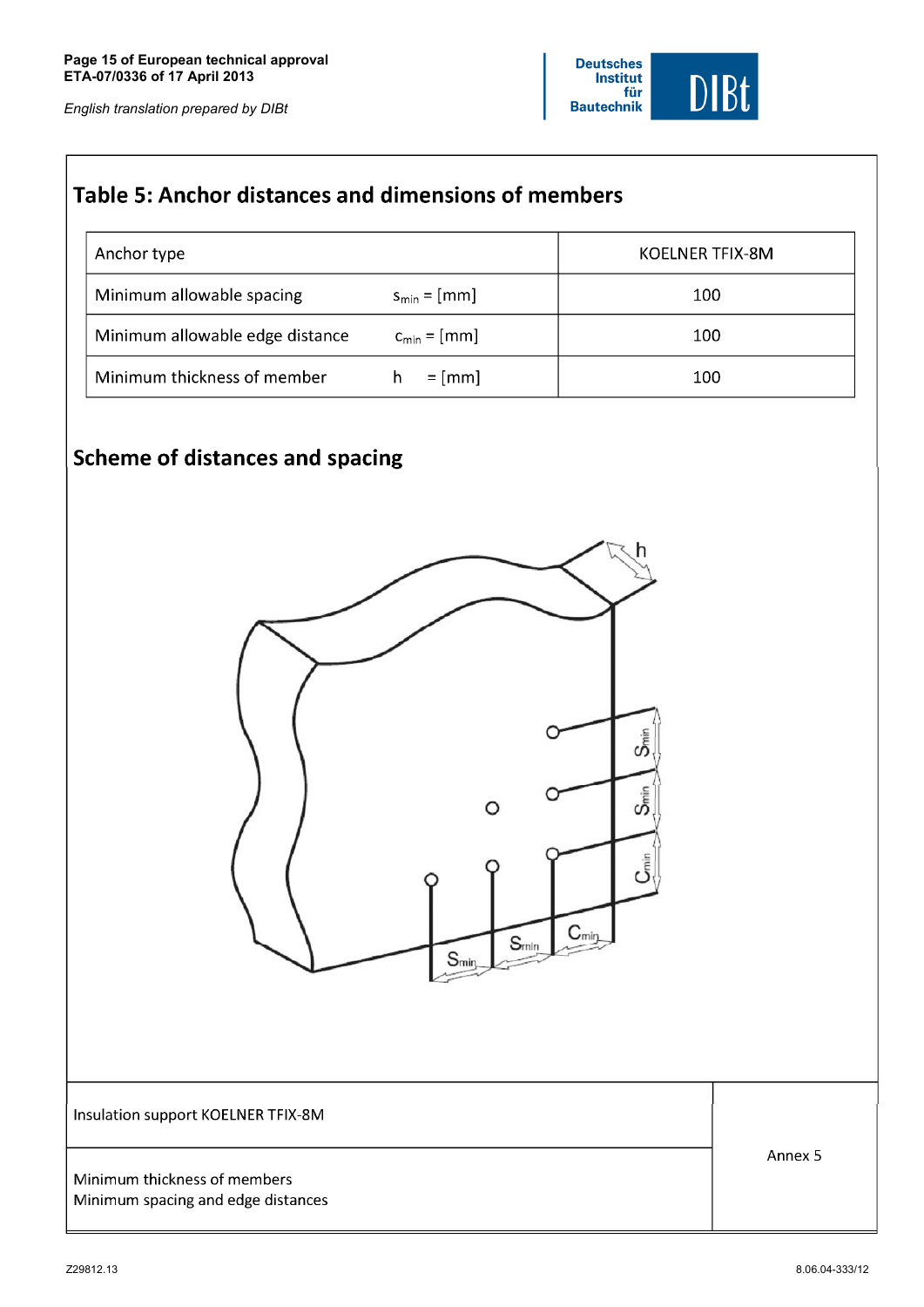*English translation prepared by DIBt* 



| Table 6: Assignment type of anchor - geometry of bricks<br>for lightweight - concrete blocks according to DIN V 18151-100 |                             |                                           |             |  |
|---------------------------------------------------------------------------------------------------------------------------|-----------------------------|-------------------------------------------|-------------|--|
| Geometry                                                                                                                  | Thickness of<br>bricks<br>d | Outer web in<br>longitudinal<br>direction | Anchor type |  |
|                                                                                                                           | [mm]                        | a                                         | TFIX-8M     |  |
|                                                                                                                           |                             | [mm]                                      |             |  |
| a                                                                                                                         | 175                         | 50                                        |             |  |
|                                                                                                                           | 240                         | 50                                        |             |  |
| d                                                                                                                         | 300                         |                                           |             |  |
|                                                                                                                           | 365                         | 35                                        |             |  |
|                                                                                                                           | 240                         |                                           |             |  |
| d                                                                                                                         | 300                         | 35                                        |             |  |
|                                                                                                                           | 365                         |                                           |             |  |
| О                                                                                                                         | 240<br>300<br>365           | 35                                        |             |  |
| The anchor shall be placed in a way that spreading part is anchored in the web of the brick                               |                             |                                           |             |  |
| Insulation support KOELNER TFIX-8M                                                                                        |                             |                                           |             |  |
| Assignment type of anchor lightweight concrete hollow bricks                                                              |                             | Annex 6                                   |             |  |